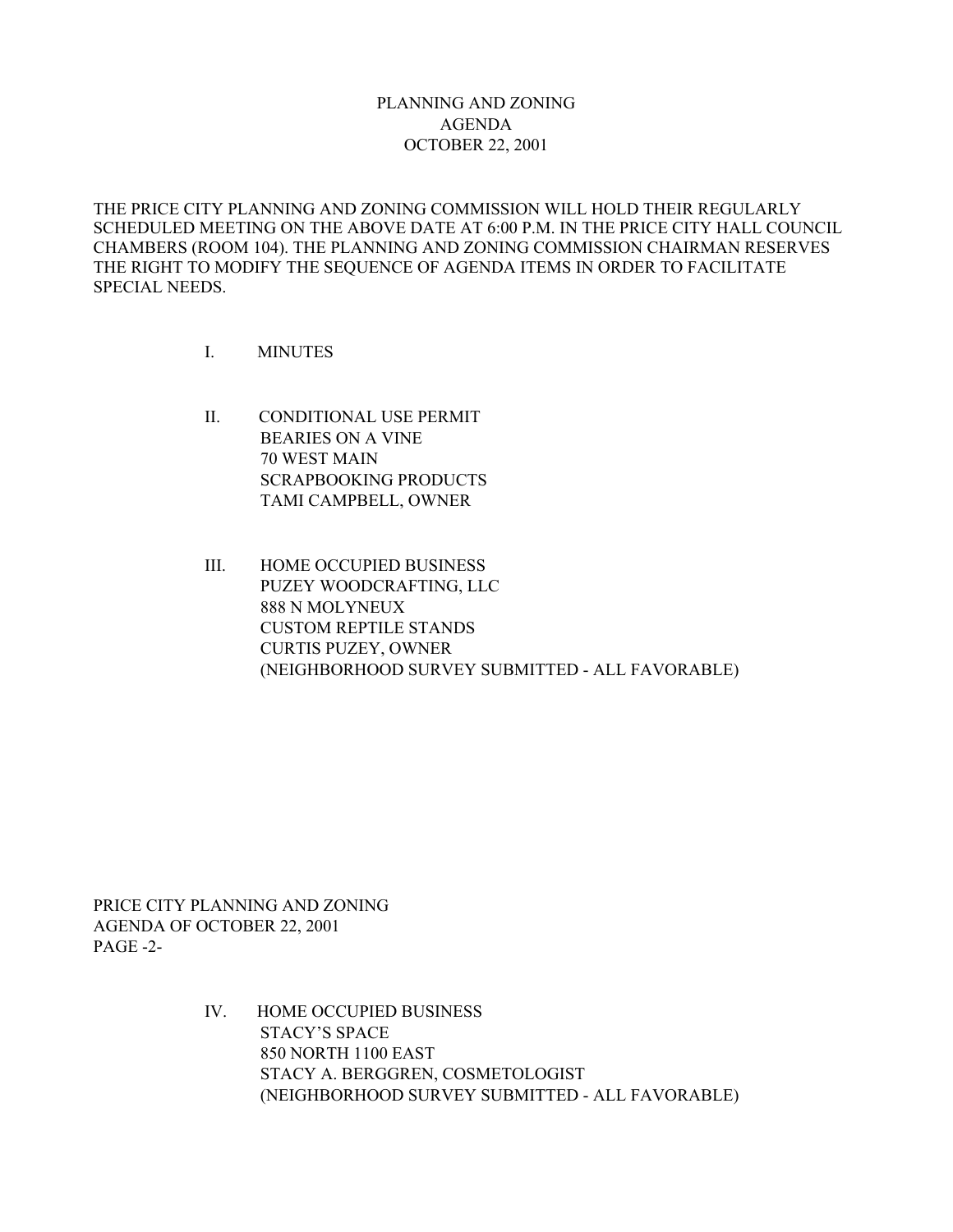- V. HOME OCCUPIED BUSINESS HANDYMAN SERVICE 534 ROSE AVENUE RODNEY JAY LEE, OWNER
- VI. HOME OCCUPIED BUSINESS HANDYMAN SERVICE KERR HOME IMPROVEMENT 266 SOUTH CARBON AVENUE ROGER KERR, OWNER
- VII. CONDITIONAL USE PERMIT GREENWELL INN 655 EAST MAIN DEMOLITION OF FORMER AUTO PARTS BUILDING AND CONSTRUCTION OF A PARKING LOT RICK KROMPEL, OWNER
- VIII. CONDITIONAL USE PERMIT C J'S DO-IT-CENTER 710 EAST MAIN EXPANSION OF OUTSIDE STORAGE RICK KROMPEL, OWNER

PRICE CITY PLANNING AND ZONING AGENDA OF OCTOBER 22, 2001 PAGE -3-

- IX. INFORMATION ONLY CEU PARKING LOT EXPANSION 500 NORTH 300 EAST DENNIS GEARY, FACILITIES MANAGER
- X. CONDITIONAL USE PERMIT FINAL APPROVAL ASCENSION ST. MATTHEWS CHURCH 522 NORTH HOMESTEAD BLVD THOMAS A. BUESE, PRINCIPAL ARCHITECT